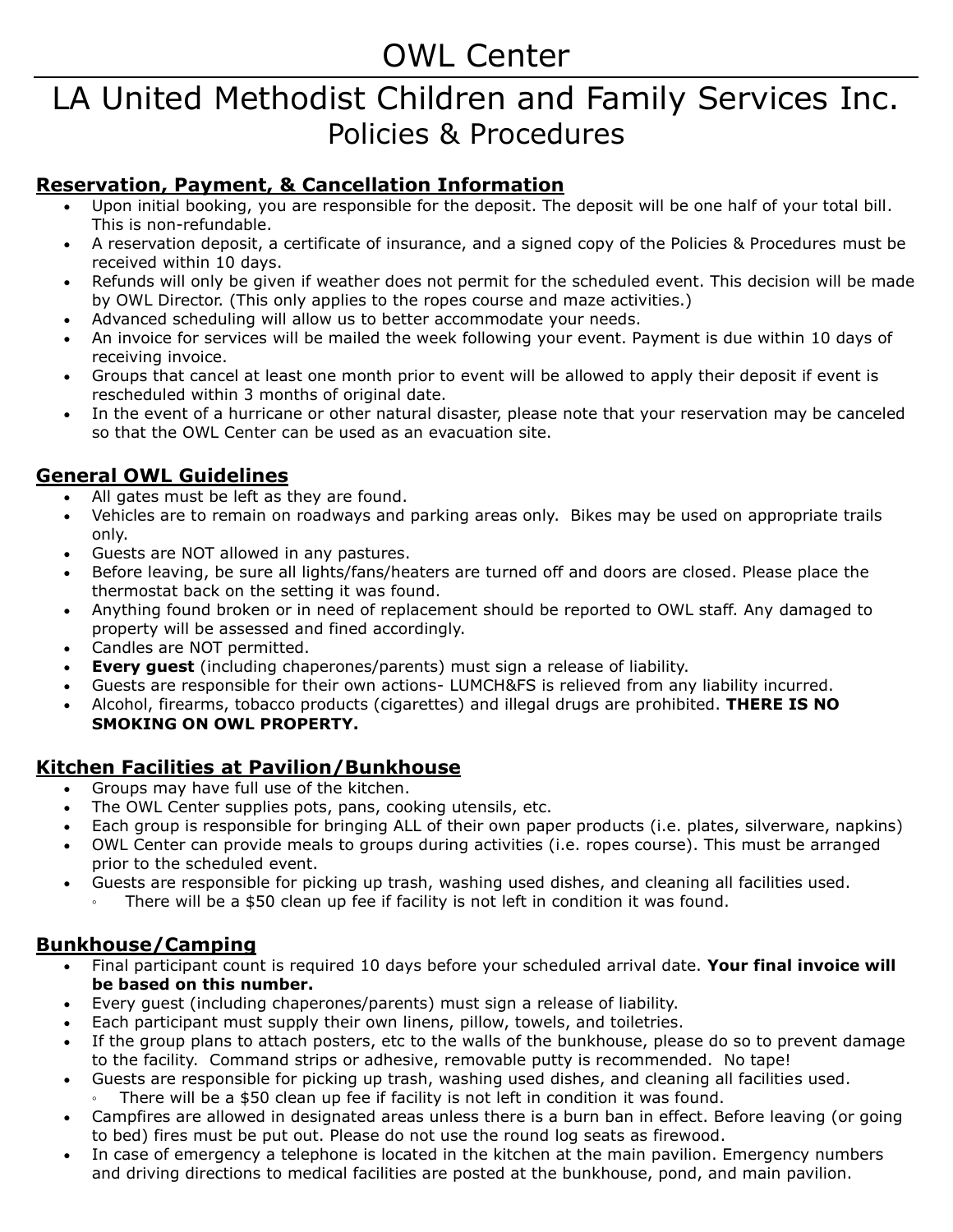## **Ropes Course and Maze**

- There is a minimum requirement of 12 participants.
- All ages are welcome in the Maze!
- Groups are encouraged to arrive 15 minutes before their scheduled activity. Groups who arrive in excess of 30 minutes late will forfeit their day.
- Final participant count is required 10 days before your scheduled date. This allows us to schedule the appropriate number of staff for your event. **Your invoice will be based on this number.**
- Every guest (including chaperones/parents) must sign a release of liability.
- **A health questionnaire form is also required for the Ropes course.**
- No vehicles are to be taken on the Ropes Course.
- No one is allowed to use the ropes course or maze without an OWL staff.

## **Conference Center/Lodge**

- The Conference Center main floor can accommodate up to 275 people in theater style seating. The Center can accommodate up to 200 comfortably with tables and chairs.
- The Center is open from 6:00 am to 12:00 am for activities.
	- All decorating, activities, and clean-up must take place within this time period.
	- All items must be removed from center that day, unless prior arrangements with OWL Staff have been made.
- Kitchen facilities are available. Access is available to a full-service area complete with ice machine, refrigerator, freezer, ovens, stove, etc.
	- Outside catering is allowed.
- All decorations must be approved prior to the event. Item NOT allowed include: candles, confetti, glitter, paint, hay/straw, highly flammable items, etc.
- Decorations should be attached in a way to prevent damage to the facility. We recommend Command brand strips. Staples and nails are not allowed.
- All decorating and removal is the responsibility of the group.
	- All table coverings and place settings are the responsibility of the renter/caterer as well as the removal of such items.
- The group leader is responsible for signing the release of liability, actions of group members and any damages incurred.
- The facility should be left in the condition it was found or a clean up fee of up to \$150 will be charged.
- A trash dumpster is located behind the building. Please place all trash in this container.
- Lodge rooms may be available in conjunction with use of the conference center. This is determined on an as needed basis. Additional costs apply.